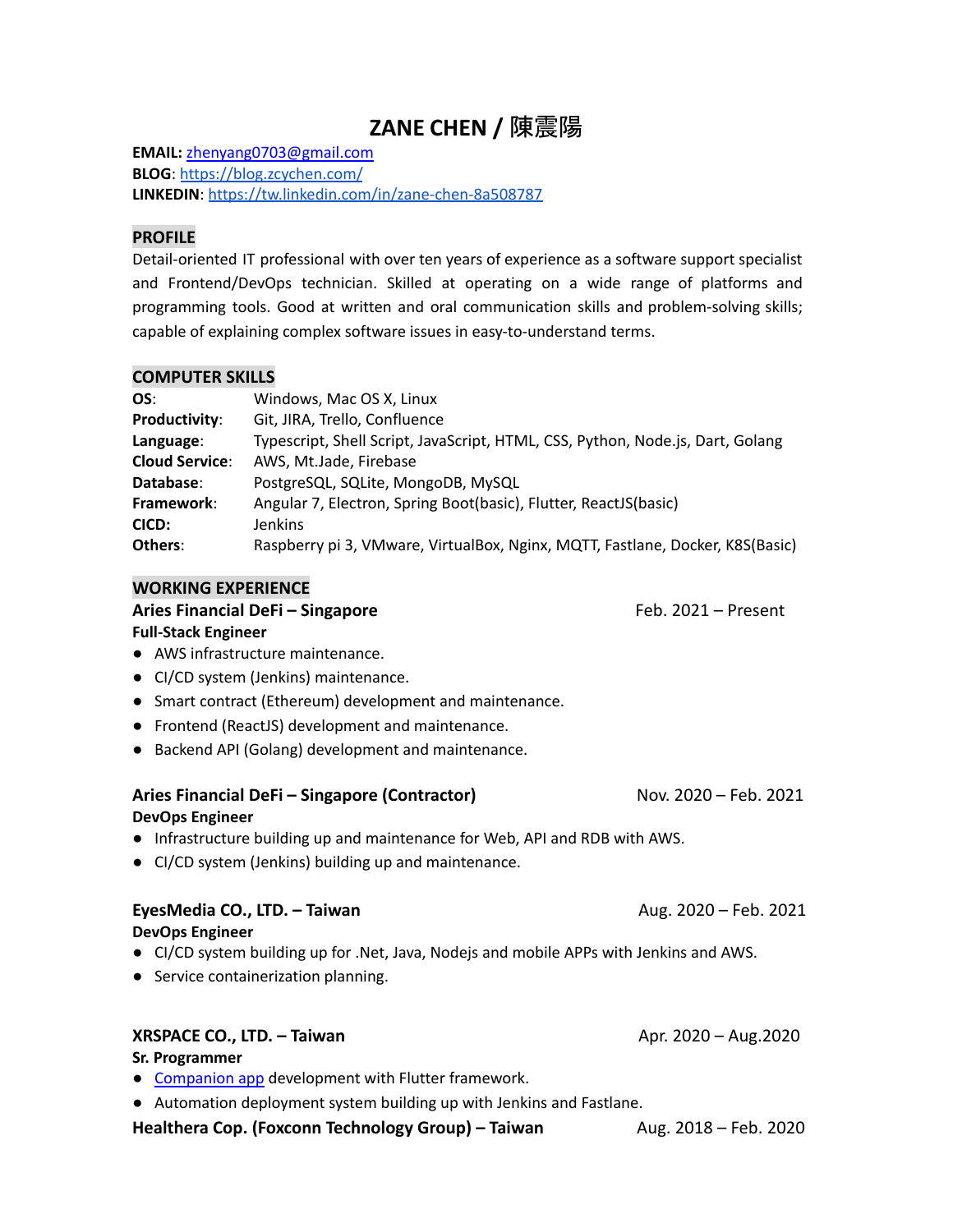#### **Sr. Software Engineer**

➢ **Hi365 –**

- [Mobile](https://appadvice.com/app/hi365-e5-81-a5-e5-ba-b7-e6-97-a5-e8-aa-8c/1478553718) App development with Flutter framework.
- CMS development with Angular.
- Backend API development with Spring Boot.
- Infrastructure building up with AWS.
- Zoom SDK Integration.

#### ➢ **H2U ATM –**

● System maintenance.

#### **Wistron ITS Corporation – Taiwan** Sep. 2015 – Jul. 2018

# **Sr. Software Engineer**

#### ➢ **2016/10 ~ 2018/07**

# Outsourcing staff at **Healthera Corp.**

- CI/CD System (Jenkins) and monitor (Icinga2, Ganglia) server building up.
- H2U Life Frontend development and infrastructure maintenance.
- VVIP System Frontend development and infrastructure building up.
- H2U ATM Frontend development (electron with Angular) and infra system building up.

#### ➢ **2015/09 ~ 2016/09**

Outsourcing staff at **Trendmicro**

- CI/CD Server building up and maintenance.
- Automation Test tools development for GUI and API of Web Application.
- Issue analysis and debug.

#### **Jorjin Technology Inc. – Taiwan** May. 2015 – Aug.2015 – Aug.2015

#### **Sr. Software Engineer**

- Wireless modules porting into TI AM335 EVM and Freescale i.MX6.
- BT demo APK development for intelligent glasses.

# **Insyde Software Corporation – Taiwan** Jun. 2012 – Sep.2014 **BIOS Engineer**

- UEFI BIOS development and maintenance.
- Issue analysis and report.
- Client assistance and support.

#### **Wistron Corporation, LTD – Taiwan** Sep. 2009 – Feb. 2012

#### **Assistant Quality Testing Engineer**

- Test of desktop hardware, BIOS, Drivers, System Integration and long-term stress.
- Test plan framing
- Issue analysis and report.
- Assist software/hardware engineers to analyze issues.
- Linux OS compatibility test.
- Client assistance.

#### **ACADEMIC QUALIFICATIONS**